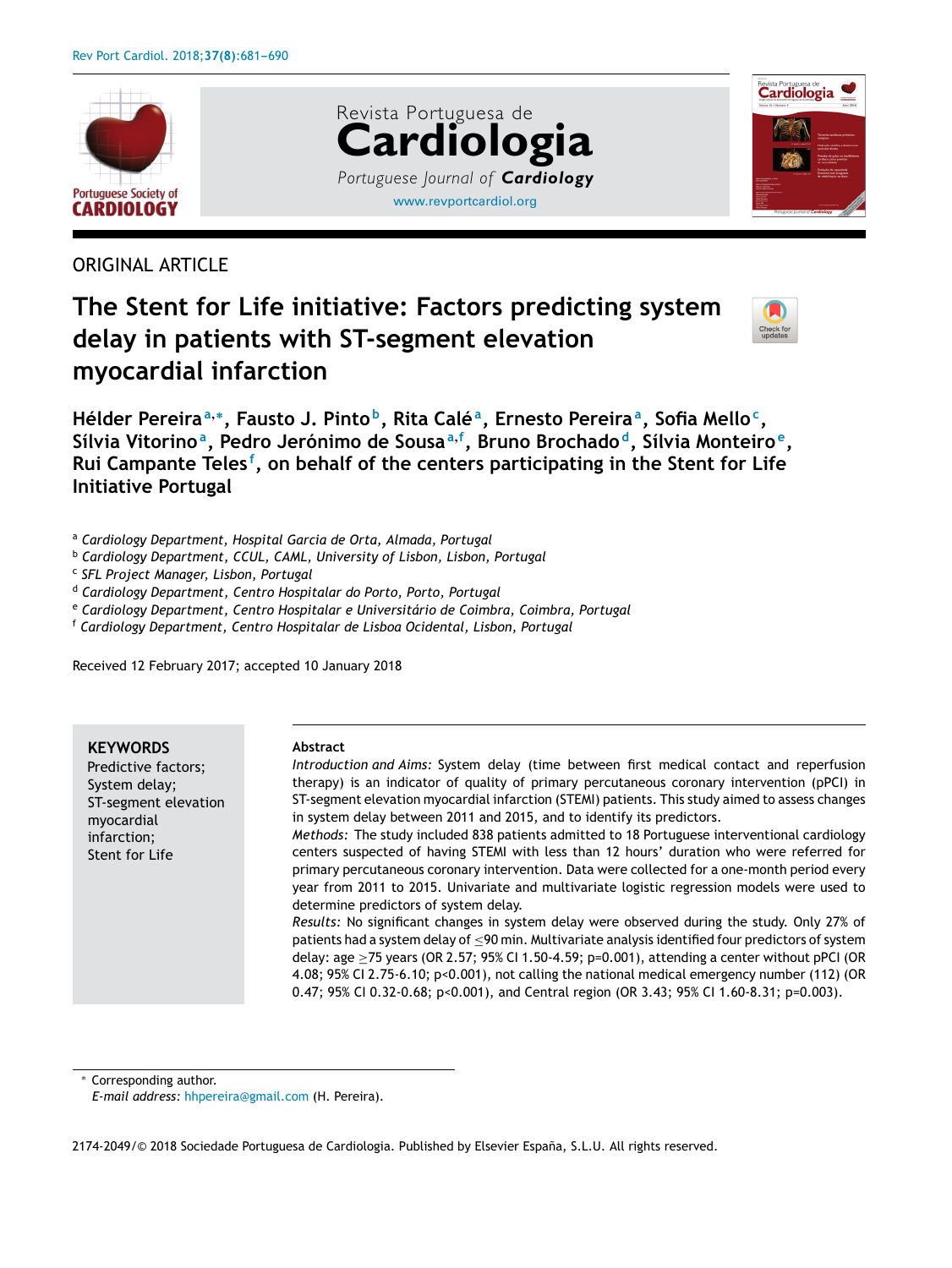*Conclusions:* The factors age ≥75 years, attending a center without pPCI, not calling 112, and Central region were identified as predicting longer system delay. This knowledge may help in planning interventions to reduce system delay and to improve the clinical outcomes of patients with STEMI.

© 2018 Sociedade Portuguesa de Cardiologia. Published by Elsevier España, S.L.U. All rights reserved.

## **PALAVRAS-CHAVE**

Fatores preditivos; Atraso do sistema; Enfarte do miocárdio com supradesnivelamento do segmento ST; Stent for Life

#### **Iniciativa** *Stent for Life***: fatores preditivos de atraso do sistema em doentes com enfarte do miocárdio com supradesnivelamento do segmento ST**

#### **Resumo**

*Introduc¸ão e objetivos:* O «Atraso do Sistema» (tempo decorrido entre o primeiro contacto médico e a terapêutica de reperfusão) tem sido considerado um indicador de qualidade na angioplastia primária (P-PCI) em doentes com enfarte do miocárdio com supradesnivelamento do segmento ST (STEMI). Este estudo tem como objetivo estudar a evolução das características do atraso do sistema entre 2011 e 2015 e identificar os seus preditores.

*Métodos:* O estudo incluiu 838 doentes com suspeita de STEMI com menos de 12 horas de evolução e propostos para angioplastia primária, que foram admitidos em 18 centros portugueses de cardiologia de intervenção. Estes dados foram recolhidos durante um mês por ano, entre 2011 e 2015. Modelos de regressão linear univariável e multivariável foram usados para identificar os fatores preditivos do atraso do sistema. Ao longo do estudo, não foram observadas diferencas significativas no atraso do sistema.

*Resultados:* Apenas 27% dos doentes obtiveram um atraso do sistema <90 minutos. A análise multivariável encontrou quatro preditores de atraso do sistema: idade  $>$  75 anos (OR 2,57; CI95% 1,50-4,59; p=0,001), entrada num centro sem P-PCI (OR 4,08; CI95% 2,75-6,10; p<0,001), ligar 112- EMS (OR 0,47; CI95% 0,32-0,68; p<0,001) e Região «Centro» (OR 3,43; CI95% 1,60-8,31; p=0,003).

*Conclusões:* Os fatores «idade >75 anos», «entrada num centro sem P-PCI», não «ligar para o 112-SEM» e «Região Centro» foram identificados como fatores preditores para maior atraso no sistema. O conhecimento destes fatores permitirá programar intervencões que visem reduzir o atraso do sistema e melhorar os resultados dos doentes com STEMI.

© 2018 Sociedade Portuguesa de Cardiologia. Publicado por Elsevier España, S.L.U. Todos os direitos reservados.

|                | confidence interval                        |
|----------------|--------------------------------------------|
| <b>ECG</b>     | electrocardiogram                          |
| <b>EMS</b>     | emergency medical services                 |
| <b>FMC</b>     | first medical contact                      |
| <b>IQR</b>     | interguartile range                        |
| MI             | myocardial infarction                      |
| 0 <sub>R</sub> | odds ratio                                 |
| pPCI           | primary percutaneous coronary intervention |
| <b>SFL</b>     | Stent for Life                             |
| <b>STEMI</b>   | ST-segment elevation myocardial infarction |
|                |                                            |

## **Introduction**

Primary angioplasty is the best treatment for ST-segment elevation myocardial infarction (STEMI) patients.<sup>1-4</sup> However, even in the most developed countries, with a national hospital network equipped with catheterization laboratories and highly skilled teams working 24/7, primary percutaneous coronary intervention (pPCI) is rarely achieved within 120 min of symptom onset. Efforts therefore need to be made to enable better access to pPCI. For this purpose, it is essential to audit, monitor and assess coronary networks. Primary angioplasty should be conducted within 12 hours of symptom onset, but the greatest benefits are achieved if pPCI is performed within two hours.<sup>1,2,4,5</sup>

Total ischemic time, defined as time from symptom onset to reperfusion, is a well-established prognostic factor in STEMI patients. $6-9$  It is divided into two main periods, time from symptom onset to first medical contact (FMC) (patient delay), and time from FMC to pPCI (system delay).  $4,10$ 

The guidelines suggest door-to-balloon time (time from arrival at a pPCI center to beginning of pPCI) as a measure to assess the hospital's performance in STEMI treatment.<sup>1,4,11</sup> However, other studies have reported that reducing this time does not positively impact mortality<sup>11</sup> and that delays at other stages also influence infarct size and mortality in STEMI patients.<sup>12,13</sup>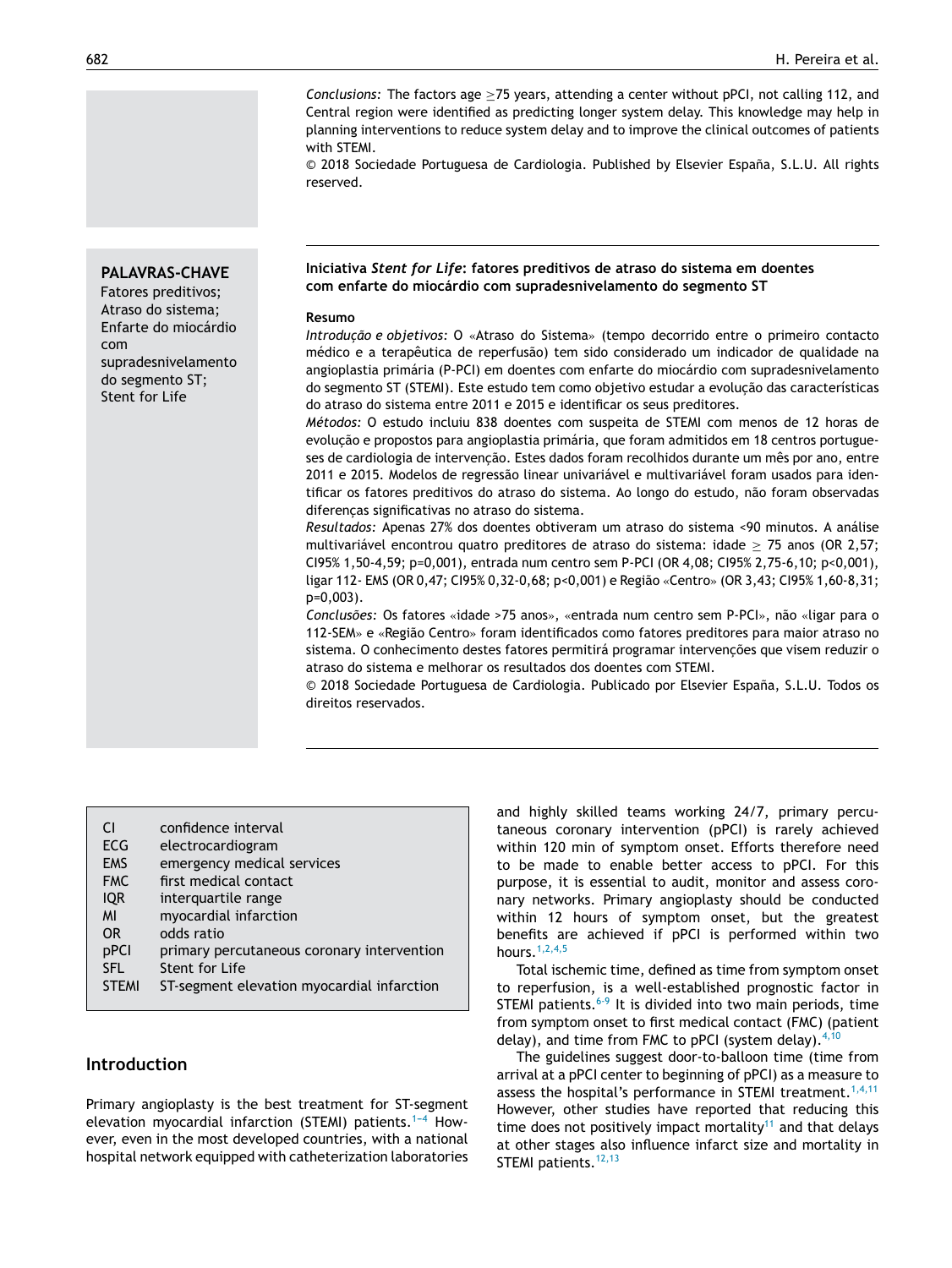Studies have reported that longer system delay is associated with higher mortality and morbidity rates in STEMI patients. $7,14-16$ 

Stent for Life (SFL) is an initiative by the European Association of Percutaneous Cardiovascular Interventions and the European Society of Cardiology designed to improve the treatment of STEMI patients and to reduce STEMI-related mortality. SFL aims to increase the number of STEMI patients treated by pPCI in countries that join the initiative and to ensure that centers are able to perform pPCI 24/7.<sup>17</sup> Portugal has been part of this initiative since 2011<sup>18</sup> and currently 18 centers in mainland Portugal perform pPCI procedures 24/7.

Various factors influence system delay. Importantly, failure to contact the emergency medical services (EMS) and off-hours presentation lead to longer system delay.<sup>19</sup>

In the last decade, pPCI rates in Portugal were among the lowest in Western Europe, though in recent years the procedure has been performed more frequently in Portuguese hospitals, suggesting that the country's participation in the SFL initiative has had a positive impact.<sup>20</sup>

This paper aims to assess changes in system delay since Portugal joined SFL, to identify factors that influence this time, and to identify areas of intervention designed to improve care of STEMI patients.

#### **Methods**

#### **Study design and data collection**

The study population was composed of 838 patients suspected of having STEMI with less than 12 hours' duration who were referred for pPCI and admitted to one of the 18 interventional cardiology centers in mainland Portugal that have 24/7 pPCI and participate in the National Registry of Interventional Cardiology (RNCI) and the Portuguese Registry of Acute Coronary Syndromes (ProACS). The diagnosis of STEMI was confirmed in 90.5% of cases.

The study was based on a national survey involving these centers under the aegis of the Portuguese Association of Interventional Cardiology (APIC). For a one-month period, every year from 2011 to 2015, all patients with STEMI who underwent coronary angiography at the participating centers were enrolled in the study. The survey was carried out at five time points: from May 9 to June 8, 2011, immediately after Portugal joined SFL (time zero, T0), and at the same point in 2012 (time one, T1), 2013 (time two, T2), 2014 (time three, T3) and 2015 (time four, T4). STEMI was defined according to the universal definition of myocardial infarction. $21$  FMC was defined as the time of arrival of medical and/or paramedical staff to attend the patient or the time of arrival at a hospital for fibrinolysis or pPCI.

Patients who received fibrinolytic therapy prior to pPCI, presented with in-hospital STEMI, were admitted in the autonomous regions of Madeira and the Azores, had late STEMI presentation (more than 12 hours after symptom onset), or did not present ST elevation on the electrocardiogram, were excluded from the study.

Demographic and clinical data were collected. System delay was considered as a continuous or categorical variable, in accordance with international guidelines. The cut-offs used were 120 min for total ischemic time, 90 min for system delay, 60 min for door-to-balloon time and 10 min for FMC-to-electrocardiogram (ECG) time.

#### **Statistical analysis**

The normality of data was assessed by the Shapiro-Wilk test. As system delay values were skewed, they were described using medians and interquartile range (IQR) and tested using the Mann-Whitney U test and the Kruskal-Wallis test for two or more independent samples, respectively. Additionally, considering system delay as a categorical variable (≤90 min), number and percentage were used to summarize this variable and differences between groups were assessed by the chi-square test or Fisher's exact test.

For categorical data, differences between groups were assessed by the chi-square test or Fisher's exact test. For continuous and normally distributed data, differences between two or more groups were assessed by the Student's t test or ANOVA, respectively. For nonnormally distributed data, the Mann-Whitney test or the Kruskal-Wallis test were used.

Considering system delay as a categorical outcome, its association with each potential predictive factor was first tested in a univariate logistic regression model. Multivariate logistic regression models were then used to determine variables independently associated with system delay, considering all significant predictive factors identified in the univariate model. Odds ratios (OR) and 95% confidence intervals (CIs) were reported. The analysis was conducted at a 5% level of significance. All statistical analyses were performed using R software, version  $3.1.0<sup>22</sup>$ 

## **Results**

The sample comprised 838 patients who underwent pPCI between 2011 (T0) and 2015 (T4). Patient characteristics over the years are summarized in Table 1. In the last year (T4), patients included in the analysis were older (p=0.048) and had a higher prevalence of diabetes compared to previous years (p=0.032). Although the percentage of patients who called the national medical emergency number (112) did not change, the number of patients admitted to a pPCI center through the EMS tended to increase. By contrast, there was a downward trend in the proportion of patients transferred from local hospitals without pPCI facilities. Of the 319 patients with suspected STEMI who called 112, only 169 (53%) were in fact transported by the EMS (Table 1).

Considering only the patients transferred (n=379), there were differences between the time points in those transferred by EMS from another hospital to the pPCI center (inter-hospital transport: 21% vs. secondary transport: 79%) (p<0.001). The percentage of patients using secondary transport decreased throughout the survey (data not shown).

Table 2

presents the characteristics of system delay (FMC-to-ECG time, door-to-balloon time, system delay and total ischemic time) for the different time points. No differences were found between the four time points. The percentage of patients with FMC-to-ECG time <10 min was less than 50% at all time points. Door-to-balloon time <60 min decreased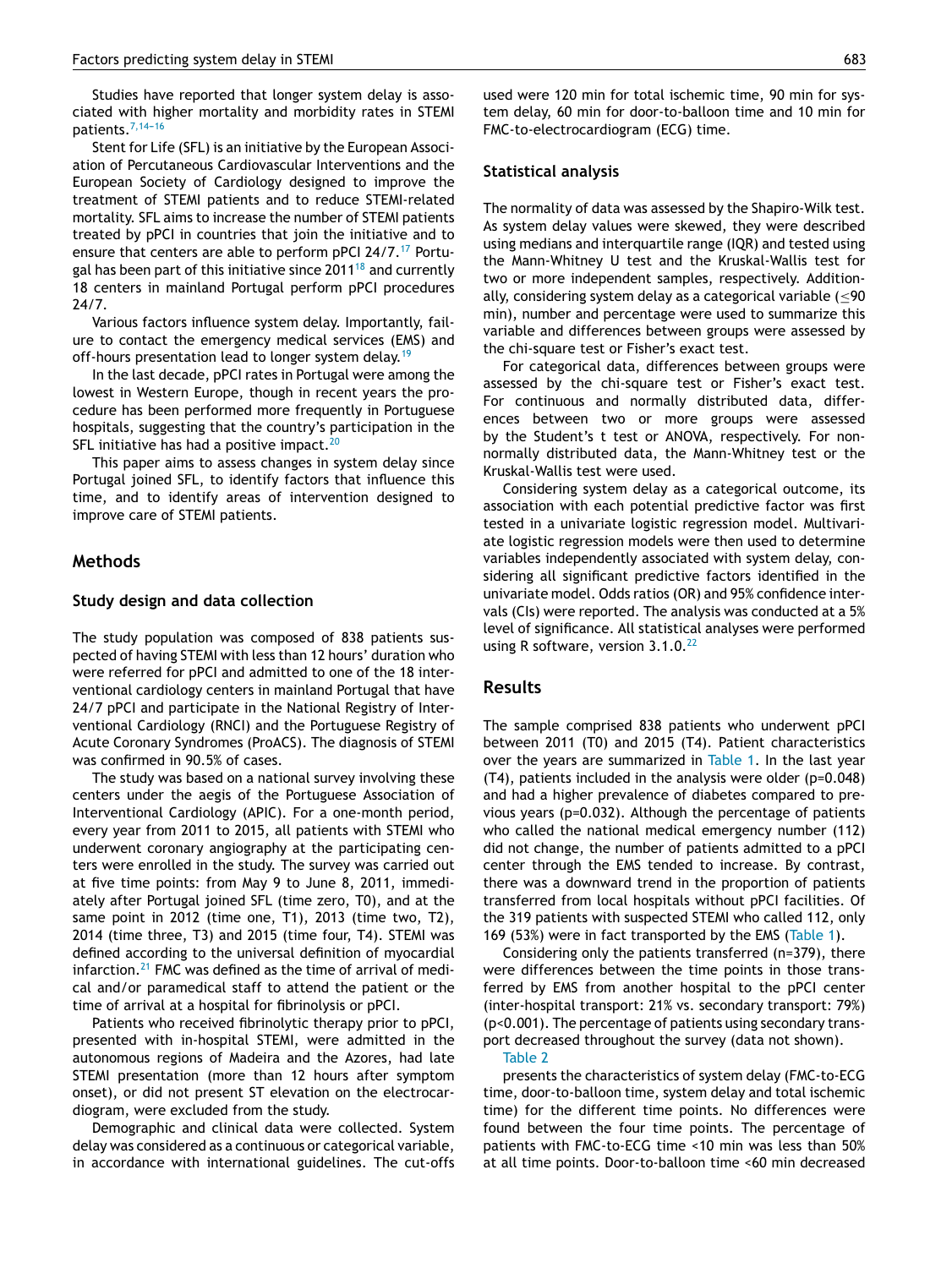| Variable                               |                                 | Total                   | T <sub>0</sub>   | T1               | T <sub>2</sub>    | T3                | T <sub>4</sub>   | <b>p</b> |
|----------------------------------------|---------------------------------|-------------------------|------------------|------------------|-------------------|-------------------|------------------|----------|
| Total, $n$ $%$                         |                                 | 838                     | 157(18.7)        | 151 (18.0)       | 173 (20.6)        | 195(23.3)         | 162(19.3)        |          |
| Region, n (%)                          | North                           | 297                     | 66(42.0)         | 54(35.8)         | 59(34.1)          | 63(32.3)          | 55(34.0)         | 0.009    |
|                                        | Central                         | 79                      | 22(14.0)         | 11(7.3)          | 10(5.8)           | 14(7.2)           | 22(13.6)         |          |
|                                        | Lisbon and Tagus Valley         | 376                     | 59(37.6)         | 71 (47.0)        | 78 (45.1)         | 97 (49.7)         | 71(43.8)         |          |
|                                        | Algarve                         | 55                      | 10(6.4)          | 12(7.9)          | 14(8.1)           | 10(5.1)           | 9(5.6)           |          |
|                                        | Alentejo                        | 31                      | 0(0.0)           | 3(2.0)           | 12(6.9)           | 11(5.6)           | 5(3.1)           |          |
| Gender, n (%)                          | Male                            | 649                     | 129 (82.2)       | 119(82.1)        | 128 (74.9)        | 158 (82.7)        | 115(72.8)        | 0.066    |
|                                        | Female                          | 173                     | 28(17.8)         | 26(17.9)         | 43(25.1)          | 33(17.3)          | 43(27.2)         |          |
| Age, years                             | n(%)                            | 838                     | 155(18.8)        | 146(17.7)        | 171(20.7)         | 193 (23.4)        | 160(19.4)        |          |
|                                        | Mean (SD)                       | 62.1(13.3)              | 62.5(13.7)       | 60.8(13.0)       | 62.8(13.2)        | 60.2(14.0)        | 64.3(12.3)       | 0.040    |
|                                        | Median (IQR)                    | 61.0 (53.0-71.0)        | 63.0 (53.0-72.5) | 59.0 (52.2-69.0) | 60.0 (54.0-71.0)  | $60.0(50.0-69.0)$ | 63.0 (55.0-73.0) | 0.048    |
|                                        | Median (min-max)                | $61.0(1.0-95.0)$        | 63.0 (28.0-95.0) | 59.0 (33.0-94.0) | $60.0(19.0-89.0)$ | $60.0(1.0-94.0)$  | 63.0 (35.0-90.0) |          |
|                                        | CV(%)                           | 21.4                    | 21.9             | 21.3             | 21.0              | 23.3              | 19.1             |          |
| Categorized age, n (%)                 | <75 years                       | 671                     | 125(80.6)        | 123 (84.2)       | 138 (80.7)        | 162 (83.9)        | 123(76.9)        | 0.424    |
|                                        | $\geq$ 75 years                 | 154                     | 30(19.4)         | 23(15.8)         | 33(19.3)          | 31(16.1)          | 37(23.1)         |          |
| History of PCI, n (%)                  | no                              | 730                     | 136 (88.9)       | 129 (88.4)       | 150 (87.2)        | 173 (89.6)        | 142 (89.9)       | 0.940    |
|                                        | yes                             | 92                      | 17(11.1)         | 17(11.6)         | 22(12.8)          | 20(10.4)          | 16(10.1)         |          |
| History of CABG, n (%)                 | no                              | 810                     | 150 (99.3)       | 145(99.3)        | 172 (100.0)       | 190 (97.9)        | 153(98.1)        |          |
|                                        | yes                             | 9                       | 1(0.7)           | 1(0.7)           | 0(0.0)            | 4(2.1)            | 3(1.9)           |          |
| History of MI, n (%)                   | no                              | 726                     | 133 (89.3)       | 127 (87.0)       | 150 (87.2)        | 172 (88.7)        | 144 (91.7)       | 0.682    |
|                                        | yes                             | 92                      | 16(10.7)         | 19(13.0)         | 22(12.8)          | 22(11.3)          | 13(8.3)          |          |
| History of diabetes, n (%)             | no                              | 651                     | 127(86.4)        | 115(78.2)        | 134(77.9)         | 161(83.4)         | 114(73.1)        | 0.032    |
|                                        | yes                             | 164                     | 20(13.6)         | 32(21.8)         | 38(22.1)          | 32(16.6)          | 42(26.9)         |          |
| Called 112, n (%)                      | no                              | 507                     | 96(64.4)         | 90(59.6)         | 110(64.3)         | 115(59.3)         | 96(59.6)         | 0.739    |
|                                        | yes                             | 319                     | 53(35.6)         | 61(40.4)         | 61(35.7)          | 79 (40.7)         | 65(40.4)         |          |
| Hospital triage, n (%)                 | Not applicable                  | 175                     | 22(14.5)         | 45 (31.9)        | 38(23.3)          | 36(19.0)          | 34(21.8)         |          |
|                                        | Manchester                      | 617                     | 130(85.5)        | 96(68.1)         | 120(73.6)         | 151 (79.9)        | 120 (76.9)       |          |
|                                        | Other                           | 9                       | 0(0.0)           | 0(0.0)           | 5(3.1)            | 2(1.1)            | 2(1.3)           |          |
| Triage classification, n (%)           | Red                             | 48                      | 7(5.8)           | 11(11.7)         | 8(6.8)            | 17(11.3)          | 5(4.3)           | 0.020    |
|                                        | Orange                          | 425                     | 93 (76.9)        | 64(68.1)         | 92 (78.0)         | 101(67.3)         | 75(64.1)         |          |
|                                        | Yellow or other                 | 127                     | 21(17.4)         | 19(20.2)         | 18(15.3)          | 32(21.3)          | 37(31.6)         |          |
| FMC during off-hours, n (%)            | No                              | 383                     | 74 (51.4)        | 65(43.0)         | 79(45.7)          | 91(46.7)          | 74(45.7)         | 0.699    |
|                                        | Yes                             | 442                     | 70(48.6)         | 86 (57.0)        | 94(54.3)          | 104(53.3)         | 88 (54.3)        |          |
| Attending a center without pPCI after  | No                              | 443                     | 72(45.9)         | 81(53.6)         | 89(51.4)          | 109(55.9)         | 92(56.8)         | 0.288    |
| FMC (secondary transport), n (%)       | Yes                             | 395                     | 85(54.1)         | 70(46.4)         | 84 (48.6)         | 86(44.1)          | 70(43.2)         |          |
| Means of transport to pPCI facility, n | Other means of transport        | 395                     | 85(54.1)         | 70(46.4)         | 84 (48.6)         | 86(44.1)          | 70(43.5)         | 0.058    |
| (%)                                    | EMS from primary healthcare,    | 169                     | 15(9.6)          | 36(23.8)         | 37(21.4)          | 44(22.6)          | 37(23.0)         |          |
|                                        | home or outdoors                |                         |                  |                  |                   |                   |                  |          |
|                                        | Direct to the pPCI center       | 273                     | 57(36.3)         | 45(29.8)         | 52(30.1)          | 65(33.3)          | 54(33.5)         |          |
|                                        | (non-EMS)                       |                         |                  |                  |                   |                   |                  |          |
| Diagnosis after team activation, n (%) | <b>STEMI</b>                    | 829                     | 156 (99.4)       | 151 (100.0)      | 169 (97.7)        | 192 (98.5)        | 161 (99.4)       |          |
|                                        | No significant coronary lesions | $\mathbf{3}$            | 1(0.6)           | 0(0.0)           | 2(1.2)            | 0(0.0)            | 0(0.0)           |          |
|                                        | Myopericarditis                 | $\overline{\mathbf{4}}$ | 0(0.0)           | 0(0.0)           | 0(0.0)            | 3(1.5)            | 1(0.6)           |          |
|                                        | Tako-tsubo syndrome             | $\overline{2}$          | 0(0.0)           | 0(0.0)           | 2(1.2)            | 0(0.0)            | 0(0.0)           |          |
|                                        |                                 |                         |                  |                  |                   |                   |                  |          |

p: for difference between groups using a non-parametric Kruskal-Wallis test.

CABG: coronary artery bypass grafting; CV: coefficient of variation; ECG: electrocardiogram; EMS: emergency medical services; FMC: first medical contact; IQR: interquartile range; MI: myocardial infarction; min-max: minimum-maximum; pPCI: primary percutaneous coronary intervention; SD: standard deviation; STEMI: ST-segment elevation myocardial infarction; T0: time zero, 2011; T1: time one, 2012; T2: time two, 2013; T3: time three, 2014; T4: time four, 2015.

684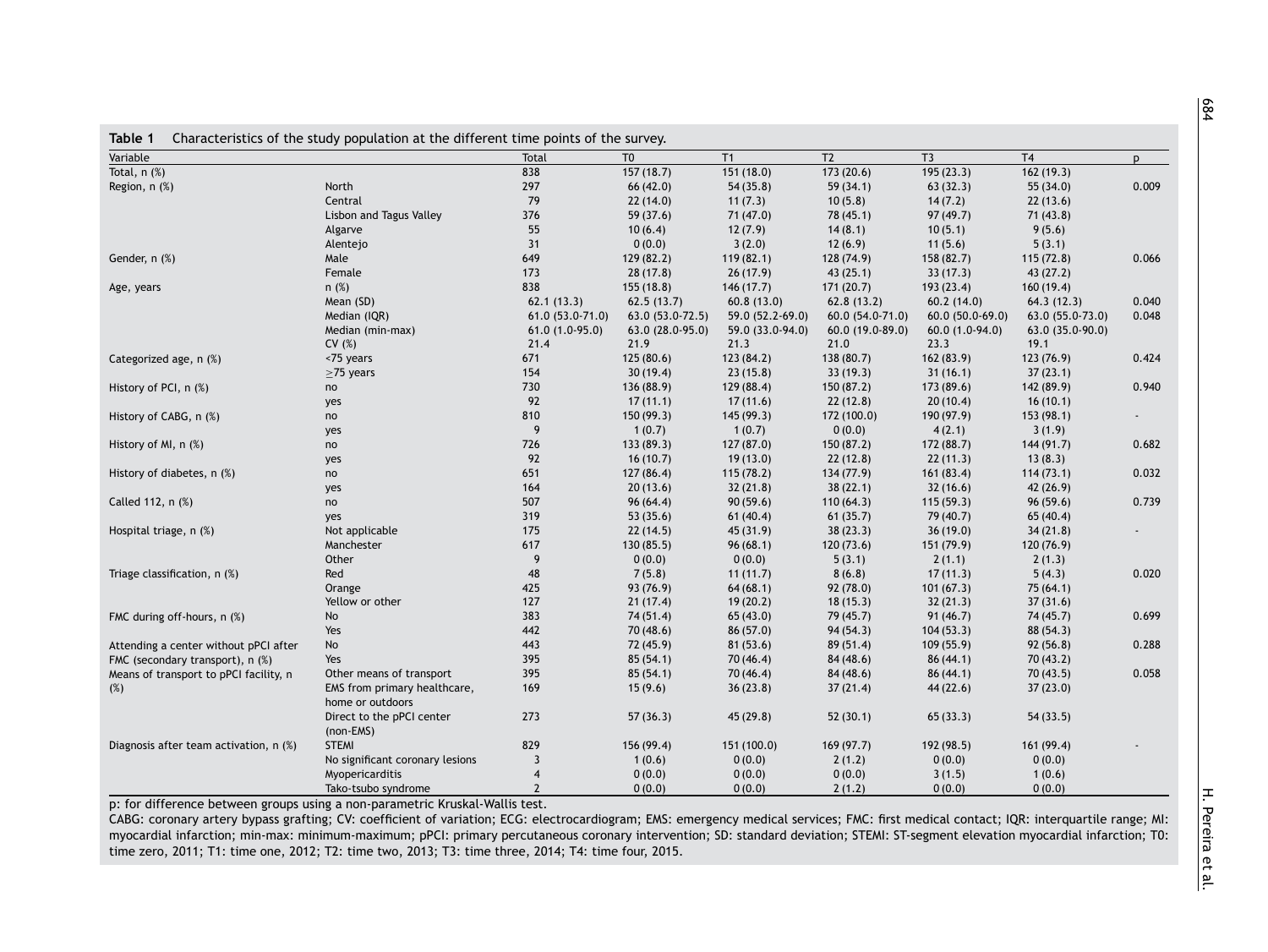| Table 2 Characterization of system actay and other times that imidence system actay over the unferent time points of the survey.<br>Variable |              | Total                            | T <sub>0</sub>      | T <sub>1</sub>      | T <sub>2</sub>      | T <sub>3</sub>      | T <sub>4</sub>      |       |
|----------------------------------------------------------------------------------------------------------------------------------------------|--------------|----------------------------------|---------------------|---------------------|---------------------|---------------------|---------------------|-------|
| Total                                                                                                                                        | n(%)         | 838                              | 157(18.7)           | 151(18.0)           | 173(20.6)           | 195(23.3)           | 162(19.3)           |       |
| FMC-to-ECG time,                                                                                                                             | n(%)         | 838                              | 131 (17.9)          | 136(18.6)           | 151(20.7)           | 170(23.3)           | 142(19.5)           |       |
| min                                                                                                                                          | Median (IQR) | $13.0(5.2-30.0)$                 | $16.0(7.5-39.0)$    | $13.0(5.0-30.0)$    | $12.0(7.0-29.5)$    | $12.5(5.0-29.8)$    | $13.0(5.0-28.8)$    | 0.421 |
| FMC-to-ECG time                                                                                                                              | No           | 418                              | 86(65.6)            | 80(58.8)            | 84 (55.6)           | 90(52.9)            | 78 (54.9)           | 0.225 |
| $<$ 10 min, n $(\%)$                                                                                                                         | Yes          | 312                              | 45 (34.4)           | 56(41.2)            | 67(44.4)            | 80(47.1)            | 64(45.1)            |       |
| Door-to-balloon time,                                                                                                                        | n(%)         | 838                              | 156(18.7)           | 147(17.6)           | 173(20.8)           | 195(23.4)           | 162(19.4)           |       |
| min                                                                                                                                          | Median (IQR) | 55.0 (30.0-95.0)                 | 54.0 (30.0-96.8)    | $50.0(33.5-96.0)$   | $57.0(30.0-83.0)$   | $57.0(28.0-101.0)$  | 64.0 (30.0-100.0)   | 0.883 |
| Door-to-balloon time                                                                                                                         | No.          | 382                              | 68 (43.6)           | 64(43.5)            | 76 (43.9)           | 91(46.7)            | 83(51.2)            | 0.585 |
| $<$ 60 min, n $(\%)$                                                                                                                         | Yes          | 451                              | 88 (56.4)           | 83(56.5)            | 97(56.1)            | 104(53.3)           | 79 (48.8)           |       |
| System delay, min                                                                                                                            | n(%)         | 838                              | 157(18.7)           | 151(18.0)           | 173 (20.6)          | 195(23.3)           | 162(19.3)           |       |
|                                                                                                                                              |              | Median (IQR) 124.0 (89.0-192.0)  | 115.0 (79.0-179.0)  | 125.0 (92.5-186.0)  | 115.0 (87.0-189.0)  | 130.0 (91.0-217.0)  | 127.0 (92.5-203.8)  | 0.304 |
| System delay $\leq 90$ min, no                                                                                                               |              | 616                              | 107(68.2)           | 114(75.5)           | 122(70.5)           | 147(75.4)           | 126 (77.8)          | 0.260 |
| n(%)                                                                                                                                         | <b>ves</b>   | 222                              | 50(31.8)            | 37(24.5)            | 51(29.5)            | 48 (24.6)           | 36(22.2)            |       |
| Total ischemic time,                                                                                                                         | n(%)         | 838                              | 157 (19.0)          | 150(18.1)           | 172 (20.8)          | 191(23.1)           | 158(19.1)           |       |
| min                                                                                                                                          |              | Median (IQR) 250.0 (171.0-408.5) | 250.0 (180.0-421.0) | 247.0 (165.0-352.0) | 260.5 (165.0-392.2) | 240.0 (165.5-430.5) | 263.5 (179.2-441.0) | 0.542 |
| Total ischemic time                                                                                                                          | No.          | 758                              | 144 (91.7)          | 132(88.0)           | 157(91.3)           | 176(92.1)           | 149(94.3)           | 0.393 |
| $\leq$ 120 min, n (%)                                                                                                                        | Yes          | 70                               | 13(8.3)             | 18(12.0)            | 15(8.7)             | 15(7.9)             | 9(5.7)              |       |

**Table 2** Characterization of system delay and other times that influence system delay over the different time points of the survey.

p: for difference between groups using a non-parametric test (Kruskal-Wallis).

Door-to-balloon time: time from arrival at a primary percutaneous coronary intervention center to beginning of procedure; ECG: electrocardiogram; FMC: first medical contact; IQR: interquartile range; System delay: time between first medical contact and reperfusion therapy; T0: time zero, 2011; T1: time one, 2012; T2: time two, 2013; T3: time three, 2014; T4: time four, 2015; Total ischemic time: time from symptom onset to reperfusion.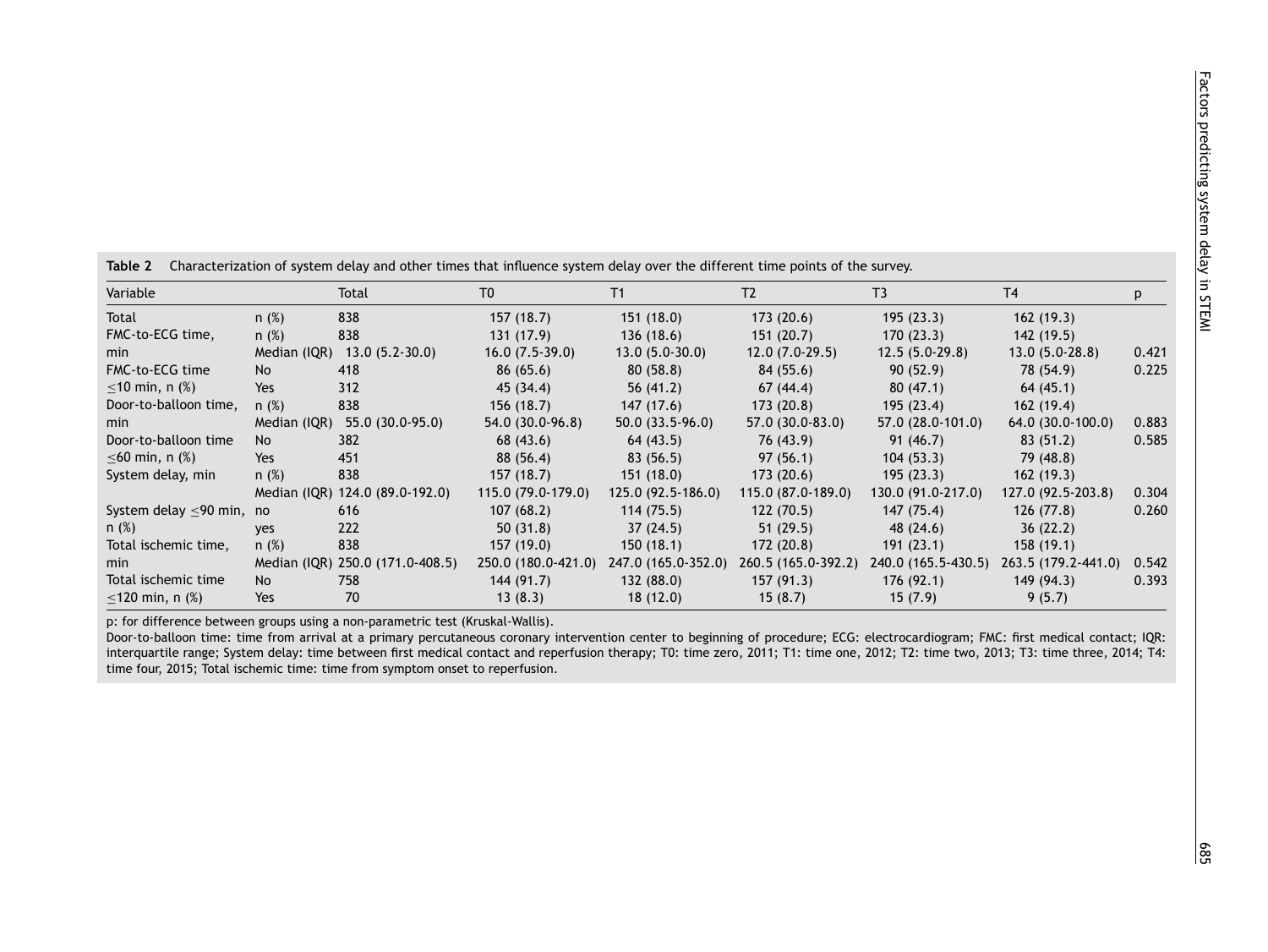| Variable                           |                     | Univariate models<br>n(%) |                      |         |                            | Multivariate model |  |
|------------------------------------|---------------------|---------------------------|----------------------|---------|----------------------------|--------------------|--|
|                                    |                     |                           | OR (95% CI)          | p       | OR <sup>a</sup> (95% CI)   | $p^a$              |  |
| Time point                         | T <sub>0</sub>      | 157 (18.7)                | $\mathbf{1}$         |         | $\mathbf{1}$               |                    |  |
|                                    | T1                  | 151 (18.0)                | $1.44(0.88-2.38)$    | 0.153   | 1.31 (0.69-2.51) 0.410     |                    |  |
|                                    | T <sub>2</sub>      | 173 (20.6)                | $1.12(0.70-1.79)$    | 0.641   | $0.87(0.46-1.63)0.668$     |                    |  |
|                                    | T <sub>3</sub>      | 195(23.3)                 | $1.43(0.90-2.29)$    | 0.133   | 1.32 (0.71-2.44) 0.380     |                    |  |
|                                    | T <sub>4</sub>      | 162(19.3)                 | $1.70(1.03-2.82)$    | 0.040   | 1.50 (0.79-2.87) 0.215     |                    |  |
| Gender                             | Male                | 649 (79.0)                | $\mathbf{1}$         |         |                            |                    |  |
|                                    | Female              | 173(21.0)                 | $1.73(1.15-2.67)$    | 0.011   | 1.40 (0.88-2.29) 0.162     |                    |  |
| Categorized age                    | <75 years           | 671(81.3)                 | $\mathbf{1}$         |         |                            |                    |  |
|                                    | $\geq$ 75 years     | 154 (18.7)                | $2.95(1.82 - 5.05)$  | < 0.001 | 2.57 (1.50-4.59) 0.001     |                    |  |
| Region                             | North               | 297 (35.4)                | $\mathbf{1}$         |         |                            |                    |  |
|                                    | Central             | 79 (9.4)                  | $3.22(1.62 - 7.18)$  | 0.002   | 3.43 (1.60-8.31) 0.003     |                    |  |
|                                    | Lisbon and          | 376 (44.9)                | $1.07(0.76-1.50)$    | 0.697   | 1.38 (0.93-2.05) 0.110     |                    |  |
|                                    | <b>Tagus Valley</b> |                           |                      |         |                            |                    |  |
|                                    | Algarve             | 55 $(6.6)$                | $0.93(0.50-1.76)$    | 0.809   | $0.97(0.47-2.09)0.938$     |                    |  |
|                                    | Alentejo            | 31(3.7)                   | $3.87(1.33-16.46)$   | 0.029   | 3.34 (1.05-15.01) 0.067    |                    |  |
| History of PCI                     | No                  | 730 (88.8)                | $\mathbf{1}$         |         |                            |                    |  |
|                                    | Yes                 | 92(11.2)                  | $0.76$ $(0.48-1.24)$ | 0.262   |                            |                    |  |
| History of MI                      | No                  | 726 (88.8)                | $\mathbf{1}$         |         |                            |                    |  |
|                                    | Yes                 | 92(11.2)                  | $0.79(0.50-1.29)$    | 0.338   |                            |                    |  |
| History of diabetes                | No                  | 651 (79.9)                | 1                    |         |                            |                    |  |
|                                    | Yes                 | 164(20.1)                 | $0.98(0.67-1.45)$    | 0.916   |                            |                    |  |
| Called 112                         | no                  | 507(61.4)                 | $\mathbf{1}$         |         |                            |                    |  |
|                                    | yes                 | 319 (38.6)                | $0.59(0.43-0.81)$    | 0.001   | $0.47$ (0.32-0.68) < 0.001 |                    |  |
| Arrival by own means of            | No                  | 221 (62.6)                | $\mathbf{1}$         |         | (a)                        |                    |  |
| transport at a pPCI center         | Yes                 | 132 (37.4)                | $0.56(0.35-0.89)$    | 0.013   |                            |                    |  |
| FMC during off-hours               | No                  | 383 (46.4)                | $\mathbf{1}$         |         |                            |                    |  |
|                                    | Yes                 | 442 (53.6)                | $1.31(0.96-1.79)$    | 0.088   |                            |                    |  |
| Attending a center without pPCI or | No                  | 295 (39.6)                | $\mathbf{1}$         |         |                            |                    |  |
| other healthcare unit after FMC    | Yes                 | 450 (60.4)                | $3.35(2.41-4.69)$    | < 0.001 | 4.08 $(2.75-6.10) < 0.001$ |                    |  |
| (patient transferred)              |                     |                           |                      |         |                            |                    |  |
| Diagnosis of STEMI after team      | <b>No</b>           | 9(1.1)                    | 1                    |         |                            |                    |  |
| activation                         | Yes                 | 829 (98.9)                | $0.35(0.02-1.90)$    | 0.318   |                            |                    |  |

**Table 3** Univariate and multivariate log-linear regression analysis of predictors of system delay.

<sup>a</sup> Adjusted for all the other covariates presented in the multivariate model.

CI: confidence interval; FMC: first medical contact; MI: myocardial infarction; OR: odds ratio; PCI: percutaneous coronary intervention; pPCI: primary percutaneous coronary intervention; T0: time zero, 2011; T1: time one, 2012; T2: time two, 2013; T3: time three, 2014; T4: time four, 2015.

Only significant variables were included in the multivariate model (except variables with problems of multicollinearity). The variable history of coronary artery bypass grafting was not included because the small number of cases.

non-significantly from 56.4% to 48.8%. Two hundred and twenty-two patients (26%) had a system delay of ≤90 min and only 70 patients (8%) had total ischemic time of ≤120 min.

To identify potential factors predicting system delay, univariate and multivariate logistic regression models were used to analyze a set of variables that could influence the outcome (Table 3). The variables T4, female gender, age ≥75 years, Central and Alentejo regions, not calling 112, not arriving by their own means of transport to a pPCI unit, and attending a center without pPCI or other healthcare unit after FMC (patient transferred) were identified as potential factors predicting longer system delay in univariate logistic regression analysis (Table 3). Admission during off-hours periods (nights or weekends) was not significantly associated with longer system delay. In multivariate logistic regression analysis, only age  $\geq$ 75 years, Central region, not calling 112 and attending a center without pPCI remained statistically significant predictors of longer system delay. Medians and interquartile range of system delay are presented in Figure 1 for each category of these predictive factors with p-values from multivariate logistic regression.

Figure 2A shows that there were no significant changes in the number of patients calling 112 over the different time points of the survey (T0-T4) (p=0.739). When stratified according to whether or not patients called 112 (Figure 2B), differences between the groups were found for FMC-to-ECG time (p<0.001), system delay (p=0.001) and total ischemic time (p<0.001). It can also be seen that 32.9% of patients calling 112 had a system delay ≤90 min, which is significantly more than those who did not (22.5%). Similarly, considering as a variable whether the patient was transferred or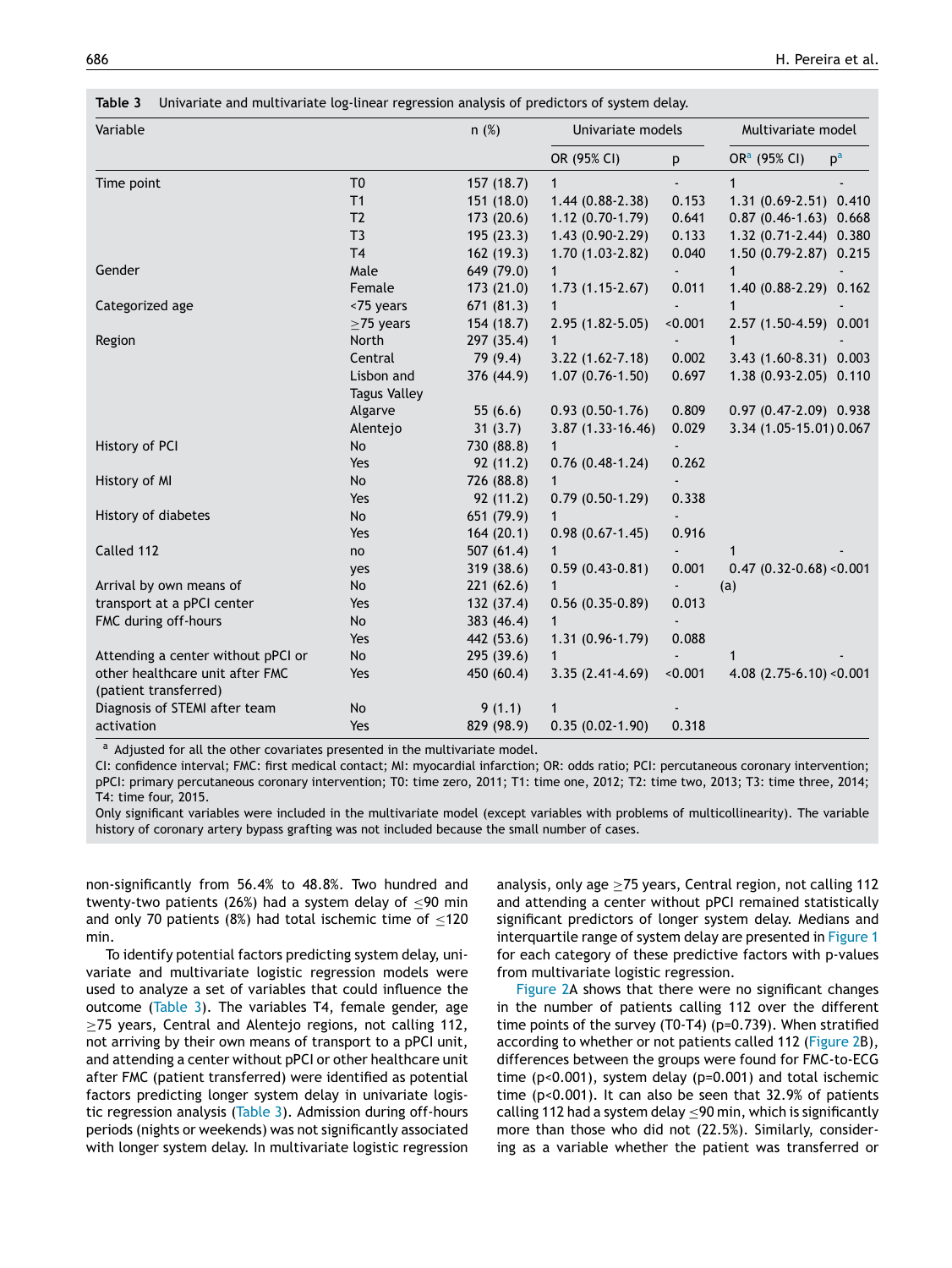

**Figure 1** Variables that impact system delay. (A) Age; (B) region; (C) calling 112; (D) attending a center without pPCI or other healthcare unit after FMC (patient transferred). Results are presented as medians and interquartile range.



**Figure 2** (A) Changes in numbers of patients calling for the different time points of the survey; (B) differences in system delay between patients who called and did not call 112. ECG: electrocardiogram; FMC: first medical contact; T0: time zero, 2011; T1: time one, 2012; T2: time two, 2013; T3: time three, 2014; T4: time four, 2015.

was taken direct to the pPCI center by the EMS, differences were found for FMC-to-ECG time, system delay and total ischemic time (Figure 3). It can be seen that 33.1% of patients transported directly to a pPCI center by the EMS had a system delay ≤90 min vs. 13.2% of patients who were transferred (p=0.001), which corresponds to 20% more patients who were within the recommended system delay times.

## **Discussion**

System delay is one of the most important timings for assessing the quality of a system, but also for determining which reperfusion strategy should be used.<sup>23</sup> Current guidelines suggest pPCI as the ideal reperfusion strategy in STEMI patients, unless it cannot be offered within the recommended timeframes, in which case fibrinolytic therapy should be considered. There is, however, still considerable debate concerning how much delay is acceptable when making this decision, or when a combination of the two reperfusion methods should be preferred. $24,25$  There is evidence that pPCI loses its advantage over fibrinolysis for longer delays after symptom onset. $^{26}$ 

Our results suggest that there were no significant improvements in system delay between the beginning of SFL in Portugal (T0) and 2015 (T4). Furthermore, the study suggests that the aims stated in the current STEMI treatment guidelines<sup>1,2</sup> have not been achieved in Portugal: system delay was over 115 min at all the time points of the study, and only 33.1% of STEMI patients transported directly to a pPCI center by EMS had a system delay of 90 min or less. The situation is very different in central and northern Europe. In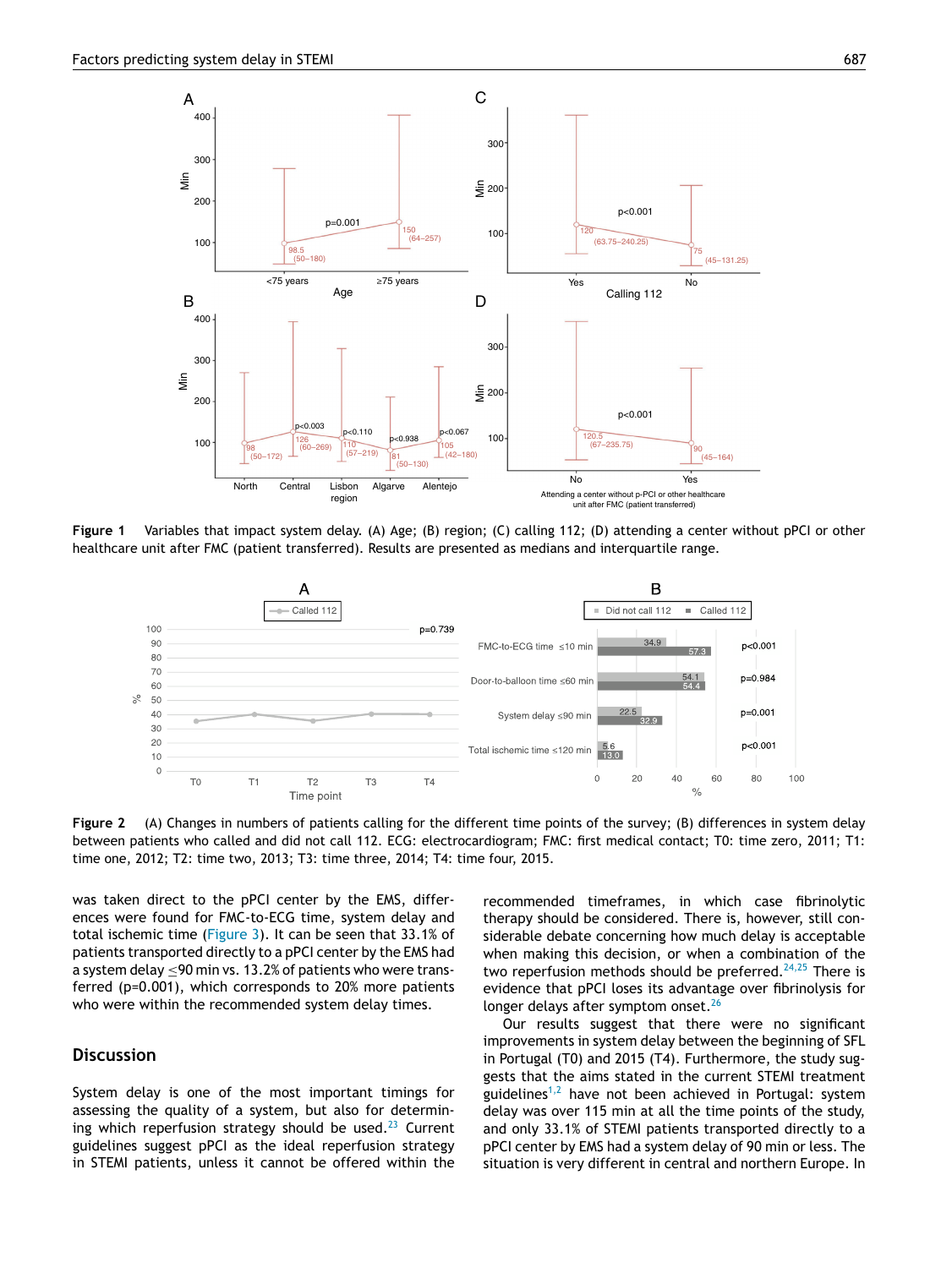777 79.8 p=0.984 Door-to-balloon time ≤60 min  $649$  $p=0.001$ System delay ≤90 min  $331$ p<0.001 Total ischemic time ≤120 min  $186$  $\Omega$ 20  $40$ 60 80 100  $O/2$ **Figure 3** Characterization of system delay according to

whether the patient was transferred or was taken directly to the pPCI center by the EMS. ECG: electrocardiogram; EMS: emergency medical services; FMC: first medical contact.

daily practice in the Netherlands, almost all STEMI patients can be transported to a pPCI center within 60 min of FMC (which is usually the emergency call), $^{27}$  while in Sweden the median FMC-pPCI time is 70 min.<sup>28</sup>

Univariate analysis of our results revealed that six factors influence system delay: age ≥75 years, female gender, Central and Alentejo regions, and attending a center without pPCI were associated with longer system delay, whereas the variables calling 112 and arrival by their own means of transport at a pPCI center were associated with shorter system delay. However, the multivariate model showed that only the variables age  $\geq$ 75 years, Central region, and attending a center without pPCI were predictors of longer system delay, whereas calling 112 was predictive of shorter system delay.

In view of these results, it is important to look at the way elderly patients are handled when they enter the health system. This segment of the population presents specific characteristics that contribute to greater system delay. Low literacy levels, slowness and frailty affect how these patients are handled and transported in and between hospitals, leading to further delays.

The Central region presents significantly longer system delays than other regions of the country. One of the reasons for this result may be the greater distances in this region between the patient's location at the time of symptom onset and the pPCI center. Geographic adjustments in the STEMI network and improvements in transport (direct to a pPCI center and transfer) may lead to more equitable access to pPCI.

The fact that there were more patients who called 112 with system delay  $\leq 90$  min than those who did not may have a simple explanation: in the former group, the number of patients who arrive directly at a pPCI center and who spend no time in inter-hospital transfer is likely to be much higher. The fact that in our study patients who called 112 had significantly shorter system delay may be closely related to the SFL initiative in Portugal, as since the beginning of this initiative, the EMS started to contact pPCI centers directly, to transmit ECGs wirelessly, and to deliver STEMI patients directly to catheterization laboratories. This is confirmed by the fact that, in this study, more patients transported by the EMS had an FMC-to-ECG time of ≤10 min than those not transferred by the EMS. A recent study in the USA demonstrated that prehospital wireless electrocardiogram transmission reduced system delay.<sup>29</sup> In Denmark, a study conducted between 1999 and 2009 investigated the impact of a gradual introduction of field triage for pPCI and associated outcomes. Among patients transported by the EMS from the scene of the event, the proportion who were triaged directly to a pPCI center in the field increased from 33% to  $72\%$ .<sup>30</sup> Current guidelines confirm the importance of field triage, stating that the delay between FMC and diagnosis should be reduced to 10 min or less.<sup>1</sup>

In our study, STEMI patients who initially attended a center without pPCI had significantly longer system delay than those who arrived directly at a pPCI center. Comparison of the variables patient transferred vs. direct to pPCI center by EMS, as they relate to FMC-to-ECG time  $\leq$ 10 min, system delay ≤90 min, and total ischemic time ≤120 min, suggests that attending a center without pPCI is a strong predictor of prolonged system delay. Significantly more patients transported directly to a pPCI center by the EMS had a system delay of ≤90 min. In the worst-case scenario (patient transferred), prolonged delay is closely related to time spent in the first hospital (door-in-door-out) and with inter-hospital transfer. Some studies suggest that door-in-door-out time is associated with patient management in the emergency room of the non-pPCI hospital.<sup>16,31</sup>

Although information campaigns to raise awareness of MI have been conducted, many patients still do not call the EMS and arrive at the hospital by their own means. $5$  However, in some cases admission to a center without pPCI may be through the EMS. This does not always imply a system failure; one study suggested that these delays are often due to diagnostic uncertainty instead. Of patients with suspected STEMI who called 112, only 53% were in fact transported by an EMS ambulance. In the other cases, the national referral center for emergency patients (CODU) did not activate EMS transportation for two main reasons: there were no EMS vehicles available, or the patients were misdiagnosed. In both cases, the patients were transported by the fire department and not by EMS ambulance, as should have occurred. In a Canadian study, patients requiring pPCI and undergoing inter-hospital transfer had longer symptom-call times, lower ECG ST-elevation scores, and more protocol-negative ECGs at presentation. $32$ 

Regarding transferred patients, our results suggest a positive trend, with a significant decrease being observed over the course of the study. Nevertheless, there are some actions that can still be implemented to improve the outcomes of transferred patients, as suggested in a five-year study in the USA, in which a program of rapid triage, transfer, and treatment of STEMI patients implemented in a rural area reduced in-hospital mortality and produced progressive improvements in door-to-balloon time.<sup>33</sup>

Raising public awareness, including strengthening and improving campaigns to publicize the onset of MI symptoms and to encourage people to call the 112 emergency number, could help reduce system delay.

Our results indicate that system id not decrease over the course of the SFL initiative, but this does not mean that the initiative was unsuccessful. Over little more than a decade, the use of pPCI tripled in Portugal. $34$  The first centers to perform pPCI were located in the largest urban centers, which were provided with more than one

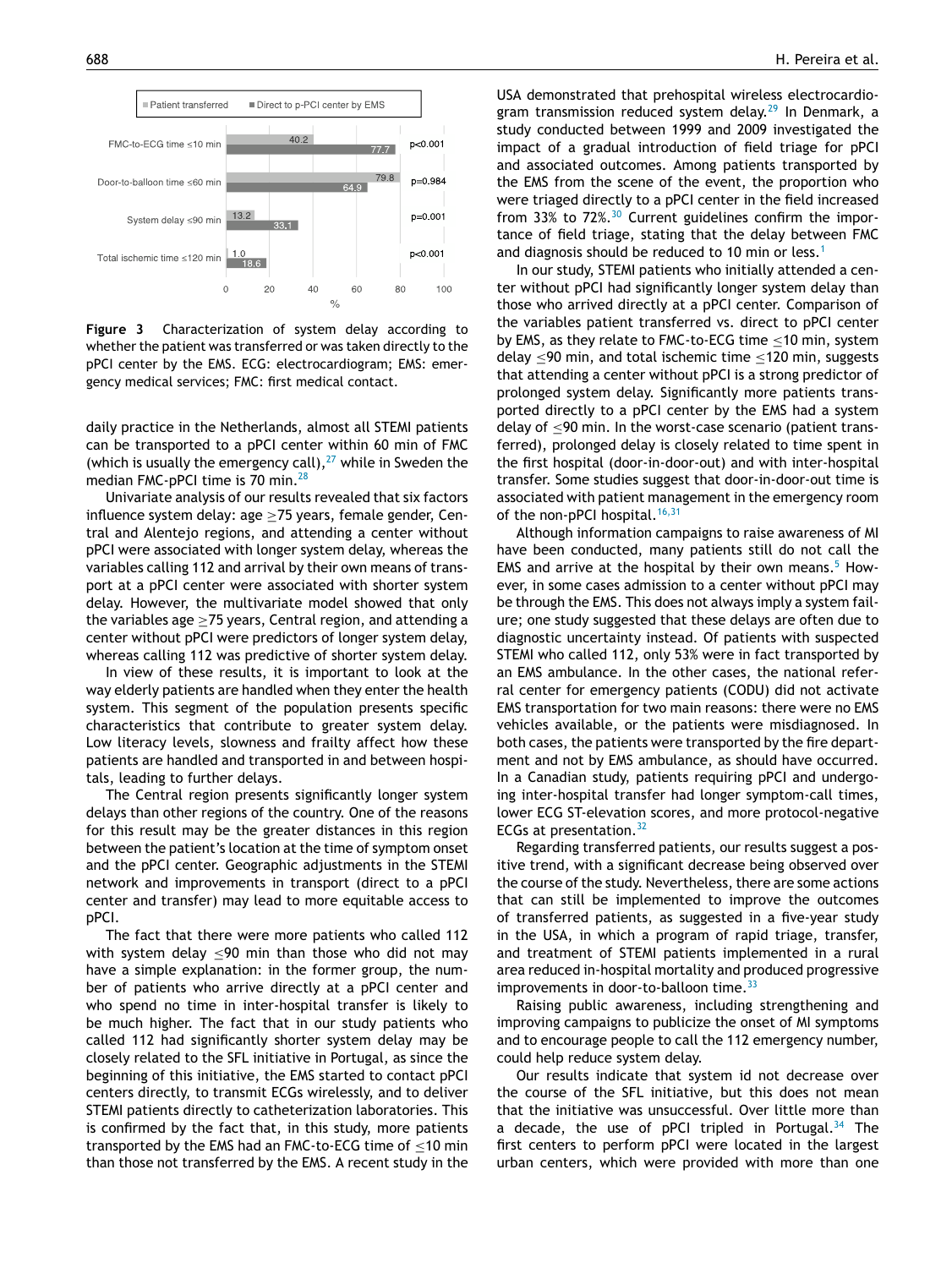angiography room. In these urban centers, secondary transport was practically non-existent and few patients called 112. Thus, system delay was estimated on the basis of door-to-balloon time only. The spread of pPCI to peripheral centers and more frequent 112 calls led to an increase in system delay, mainly due to increased use of secondary transport. At the same time, primary transport by EMS also increased, which also increased system delay. In fact, although the system has become more efficient, the clock now starts ticking as soon as FMC occurs, before arrival at the hospital.

In the intermediate stage of such an initiative, while the system is still adapting and expanding, conventional quality indicators such as patient delay, system delay and doorto-balloon time are not sufficiently sensitive to assess how the initiative is developing. The percentages of patients who call 112, who go directly to secondary hospitals and who are transported by EMS may be more sensitive and earlier indicators that can be used to measure a positive evolution.

Our study has some limitations. Data were only collected on patients treated by pPCI, so they cannot be generalized to all STEMI patients. In addition, the survey only covered one month in each year, which means the possible effects of seasonal factors on the results were not addressed. For this reason, future surveys should collect data continuously.

In conclusion, this study showed that system delay did not change significantly during the study period. However, it revealed that the variables age  $\geq$ 75 years, attending a center without pPCI, and Central region were significantly associated with prolonged system delay, whereas calling 112 was clearly associated with shorter system delay. Based on these factors, objective measures can be taken to reduce system delay and to improve clinical outcomes in Portuguese STEMI patients. However, efforts to improve outcome should not simply address a single quality measurement but should instead embrace a broader spectrum of procedures in MI care.

## **Centers participating in the Stent for Life Initiative Portugal under the aegis of the Portuguese Association of Interventional Cardiology (APIC):**

Hospital Vila Real (Dr. Henrique Cyrne Carvalho and Paulino Sousa), Hospital Braga (Dr. João Costa), Hospital S. João (Dr. João Carlos Silva), Hospital Santo António (Dr. Henrique Cyrne Carvalho), Centro Hospitalar Vila Nova de Gaia (Dr. Vasco Gama Fernandes), Hospital de Viseu (Dr. João Pipa), Centro Hospitalar de Coimbra (Dr. Marco Costa and Dr. Vitor Matos), Hospital de Leiria (Dr. João Morais), Hospital Fernando da Fonseca (Dr. Pedro Farto e Abreu), Hospital de Santa Maria (Dr. Pedro Canas da Silva), Hospital Santa Cruz (Dr. Manuel Almeida), Hospital de Santa Marta (Dr. Rui Ferreira), Hospital Curry Cabral (Dr. Luis Morão), Hospital Pulido Valente (Dr. Pedro Cardoso), Hospital Garcia de Orta (Dr. Hélder Pereira), Hospital Setúbal (Dr. Ricardo Santos); Hospital de Évora (Dr. Lino Patrício and Dr. Renato Fernandes), Hospital de Faro (Dr. Victor Brandão).

## **Funding**

The authors state that they have no funding to declare.

## **Conflicts of interest**

The authors have no conflicts of interest to declare.

## **Acknowledgments**

The authors gratefully acknowledge all centers that participated in the Stent for Life Initiative Portugal between 2011 and 2015.

## **References**

- 1. Steg PG, James SK, Atar D, et al. ESC Guidelines for the management of acute myocardial infarction in patients presenting with ST-segment elevation. The Task Force on the management of STsegment elevation acute myocardial infarction of the European Society of Cardiology (ESC). Eur Heart J. 2012;33:2569-619.
- 2. O'Gara PT, Kushner FG, Ascheim DD, et al. 2013 ACCF/AHA guideline for the management of ST-elevation myocardial infarction: a report of the American College of Cardiology Foundation/American Heart Association Task Force on Practice Guidelines. J Am Coll Cardiol. 2013;61.
- 3. Keeley EC, Grines CL. Primary coronary intervention for acute myocardial infarction. JAMA. 2004;291:736-9.
- 4. Authors/Task Force members, Windecker S, Kolh P, et al. 2014 ESC/EACTS Guidelines on myocardial revascularization: the Task Force on Myocardial Revascularization of the European Society of Cardiology (ESC) and the European Association for Cardio-Thoracic Surgery (EACTS) Developed with the special contribution of the European Association of Percutaneous Cardiovascular Interventions (EAPCI). Eur Heart J. 2014:35:2541-619.
- 5. Bray JE, Stub D, Ngu P, et al. Mass media campaigns' influence on prehospital behavior for acute coronary syndromes: an evaluation of the Australian Heart Foundation's Warning Signs Campaign. J Am Heart Assoc. 2015;4:e001927.
- 6. De Luca G, Suryapranata H, Zijlstra F, et al. Symptom-onset-toballoon time and mortality in patients with acute myocardial infarction treated by primary angioplasty. J Am Coll Cardiol. 2003;42:991-7.
- 7. De Luca G, Suryapranata H, Ottervanger JP, et al. Time delay to treatment and mortality in primary angioplasty for acute myocardial infarction: every minute of delay counts. Circulation. 2004;109:1223-5.
- 8. McNamara RL, Wang Y, Herrin J, et al. Effect of door-to-balloon time on mortality in patients with ST-segment elevation myocardial infarction. J Am Coll Cardiol. 2006;47:2180-6.
- 9. Nallamothu BK, Bradley EH, Krumholz HM. Time to treatment in primary percutaneous coronary intervention. N Engl J Med.  $2007:357:1631 - 8$
- 10. Bates ER, Jacobs AK. Time to treatment in patients with STEMI. N Engl J Med. 2013:889-92.
- 11. Menees DS, Peterson ED, Wang Y, et al. Door-to-balloon time and mortality among patients undergoing primary PCI. N Engl J Med. 2013;369:901-9.
- 12. Denktas AE, Anderson HV, McCarthy J, et al. Total ischemic time: the correct focus of attention for optimal ST-segment elevation myocardial infarction care. JACC: Cardiovasc Interv. 2011:4:599-604.
- 13. Deutsch SB, Krivitsky EL. Decreased door to balloon time: better outcome for the patient? World J Cardiovasc Dis. 2015;5:49-52.